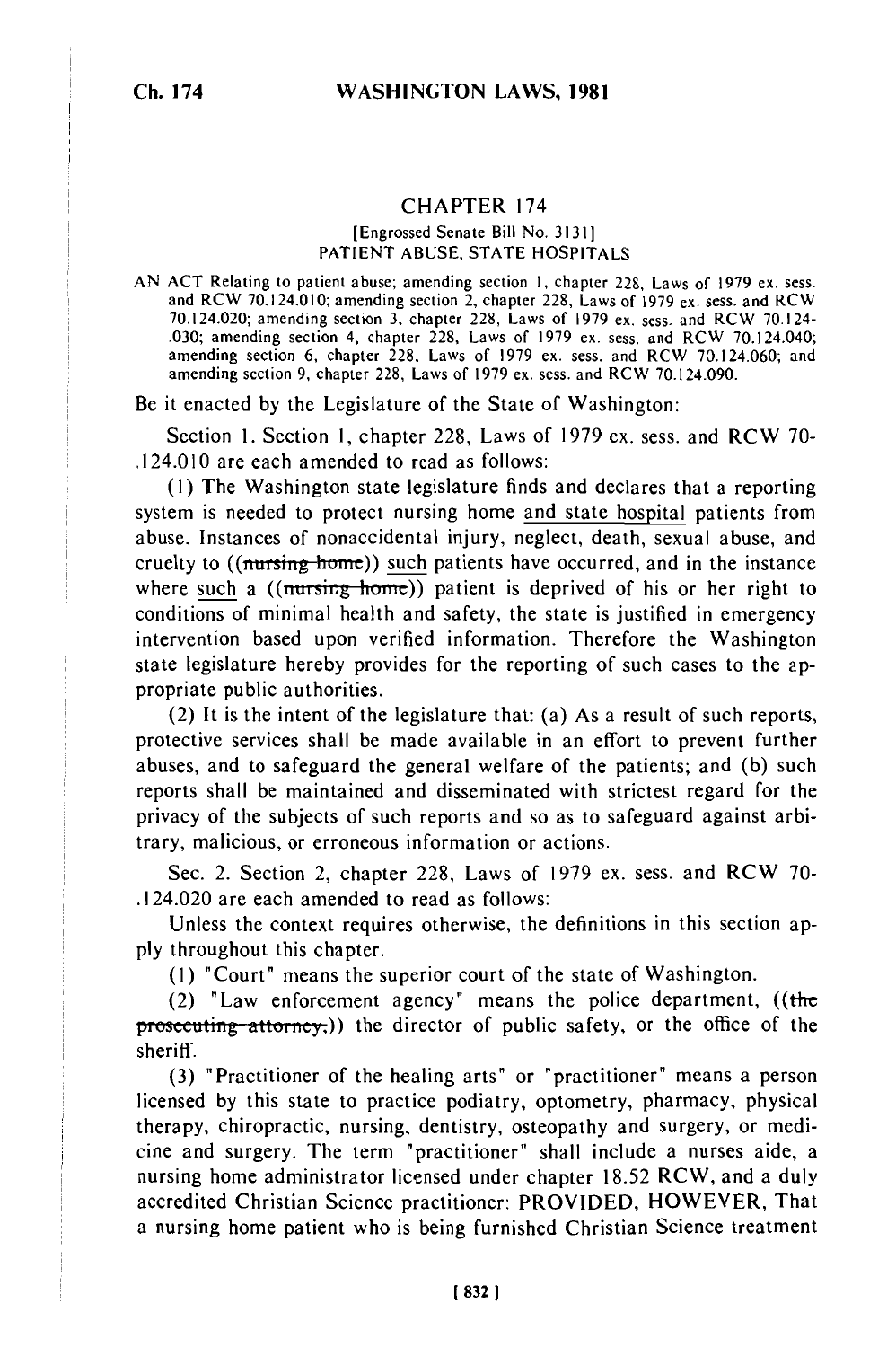by a duly accredited Christian Science practitioner shall not be considered, for that reason alone, a neglected patient for the purposes of this chapter.

(4) "Department" means the state department of social and health serv:ces.

(5) "Nursing home" has the meaning prescribed by RCW 18.51.010.

(6) "Social worker" means anyone engaged in a professional capacity during the regular course of employment in encouraging or promoting the health, welfare, support, or education of nursing home patients, or providing social services to nursing home patients, whether in an individual capacity or as an employee or agent of any public or private organization or institution.

(7) "Psychologist" means any person licensed to practice psychology under chapter 18.83 RCW, whether acting in an individual capacity or as an employee or agent of any public or private organization or institution.

(8) "Pharmacist" means any registered pharmacist under chapter 18.64 RCW, whether acting in an individual capacity or as an employee or agent of any public or private organization or institution.

(9) "Abuse or neglect" or "patient abuse or neglect" means the nonaccidental physical injury or condition, sexual abuse, or negligent treatment of a nursing home or state hospital patient under circumstances which indicate that the patient's health, welfare, and safety is harmed thereby.

(10) "Negligent treatment" means an act or omission which evinces a serious disregard of consequences of such magnitude as to constitute a clear and present danger to the patient's health, welfare, and safety.

(11) "State hospital" means any hospital operated and maintained by the state for the care of the mentally ill under chapter 72.23 RCW.

Sec. 3. Section 3, chapter 228, Laws of 1979 ex. sess. and RCW 70- .124.030 are each amended to read as follows:

**(1)** When any practitioner, social worker, psychologist, pharmacist, employee of a nursing home, employee of a state hospital, or employee of the department has reasonable cause to believe that a nursing home or state hospital patient has suffered abuse or neglect, the person shall report such incident, or cause a report to be made, to either a law enforcement agency or to the department as provided in RCW 70.124.040.

(2) Any other person who has reasonable cause to believe that a nursing home or state hospital patient has suffered abuse or neglect may report such incident to either a law enforcement agency or to the department as provided in RCW 70.124.040.

(3) The department or any law enforcement agency receiving a report of an incident of abuse or neglect involving a nursing home or state hospital patient who has died or has had physical injury or injuries inflicted other than by accidental means or who has been subjected to sexual abuse shall report the incident to the proper county prosecutor for appropriate action.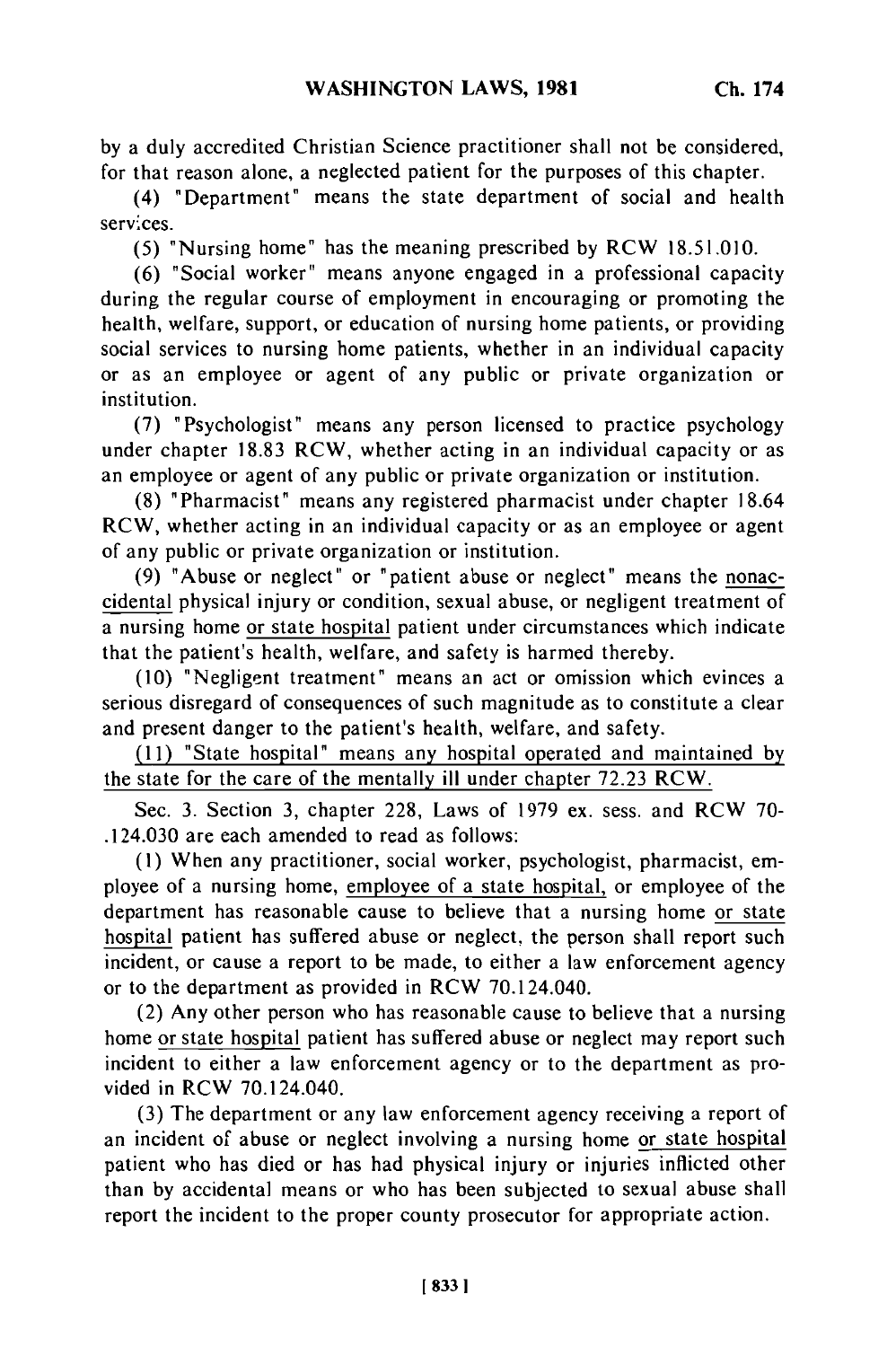**Ch. 174**

Sec. 4. Section 4, chapter 228, Laws of 1979 ex. sess. and RCW **70-** .124.040 are each amended to read as follows:

(1) Where a report is deemed warranted under RCW 70.124.030, an immediate oral report shall be made by telephone or otherwise to either a law enforcement agency or to the department and, upon request, shall be followed by a report in writing. The reports shall contain the following information, if known:

(a) The name and address of the person making the report;

(b) The name and address of the nursing home or state hospital patient;

(c) The name and address of the  $((\text{mursing}+\text{home}))$  patient's relatives having responsibility for the patient;

(d) The nature and extent of the injury or injuries;

(e) The nature and extent of the neglect;

(f) The nature and extent of the sexual abuse;

(g) Any evidence of previous injuries, including their nature and extent; and

(h) Any other information which may be helpful in establishing the cause of the  $((\text{mursing home}))$  patient's death, injury, or injuries, and the identity of the perpetrator or perpetrators.

(2) Each law enforcement agency receiving such a report shall, in addition to taking the action required by RCW 70.124.050, immediately relay the report to the department and to other law enforcement agencies, as appropriate. For any report it receives, the department shall likewise take the required action and in addition relay the report to the appropriate law enforcement agency or agencies. The appropriate law enforcement agency or agencies shall receive immediate notification when the department, upon receipt of such report, has reasonable cause to believe that a criminal act has been committed.

Sec. 5. Section 6, chapter 228, Laws of 1979 ex. sess. and RCW **70-** .124.060 are each amended to read as follows:

(1) A person participating in good faith in the making of a report pursuant to this chapter or testifying as to alleged patient abuse or neglect in a judicial proceeding shall in so doing be immune from any liability, civil or criminal, arising out of such reporting or testifying under any law of this state or its political subdivisions, and if such person is an employee of a nursing home or state hospital it shall be an unfair practice under chapter 49.60 RCW for the employer to dismiss said employee for such activity.

(2) Conduct conforming with the reporting requirements of this chapter shall not be deemed a violation of the confidential communication privilege of RCW 5.60.060 (3) or (4) or 18.83.110. Nothing in this chapter shall be construed as to supersede or abridge remedies provided in chapter 4.92 RCW.

Sec. 6. Section 9, chapter 228, Laws of 1979 ex. sess. and RCW **70-** .124.090 are each amended to read as follows: